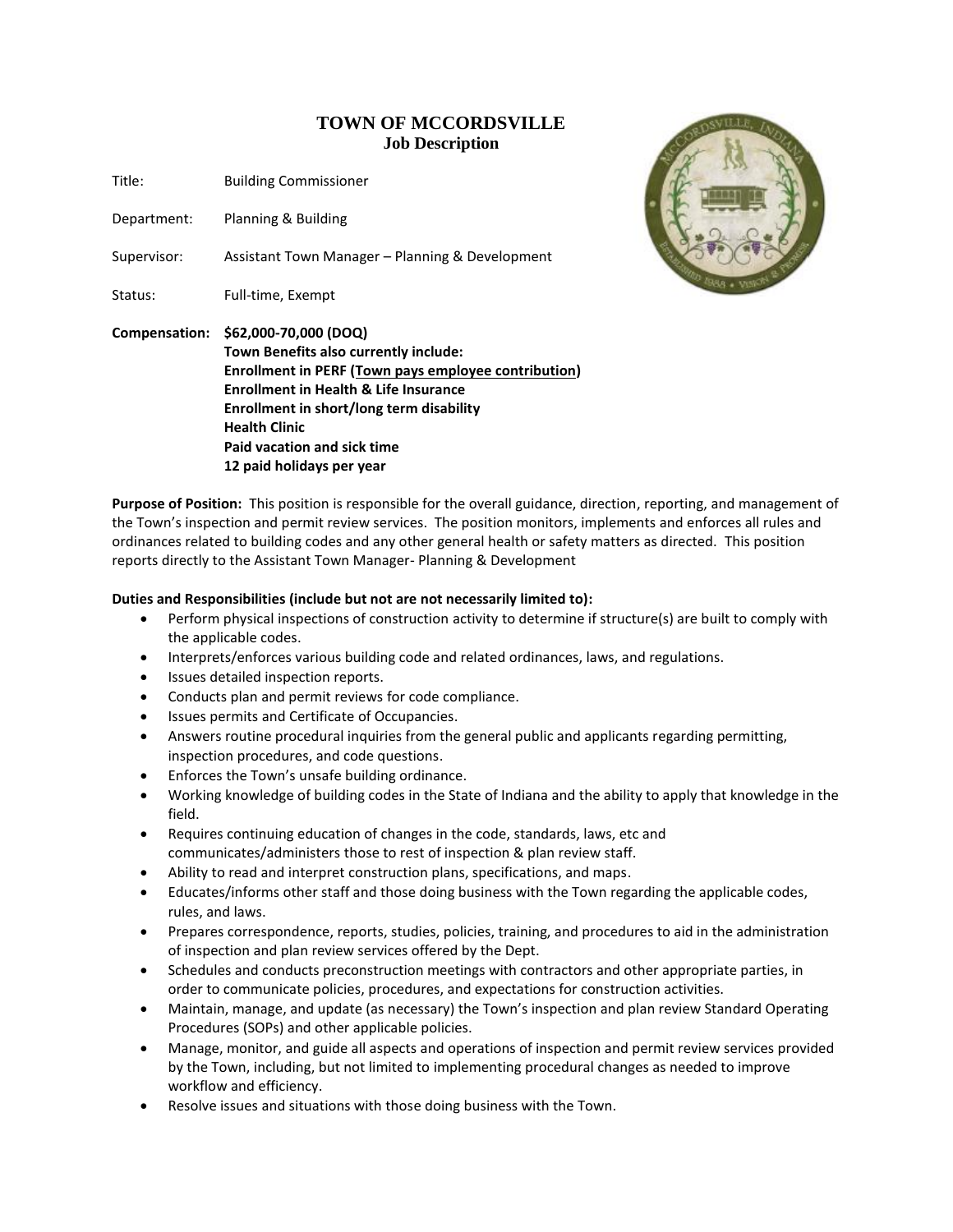- Handles management of the Town's Building Inspectors, which is currently two positions, and works with the Assistant Town Manager – Planning & Development to apply disciplinary action when needed.
- Other duties assigned by the Assistant Town Manager Planning & Development

**Town-Related Competencies:** To perform this job successfully, all employees working in the Town should demonstrate the following competencies:

- Ability to manage difficult or emotional citizen situations, responds promptly to citizen needs, solicits resident feedback to improve service, and responds to requests for service and assistance.
- Follows Town and Department policies and procedures, completes administrative tasks correctly and ontime, supports organization's goals and values, and respects diversity.
- Follows instructions, responds to management direction, takes responsibilities for own actions, keeps commitments, and completes tasks on time or notifies appropriate person with an alternative plan.

**Job-Related Competencies:** To perform this job successfully, employees in this position should demonstrate the following competencies:

- Assess own strengths and weaknesses, pursue training and development opportunities, strive to continuously build knowledge and skills, and share expertise with others.
- Identifies and resolves problems in a timely manner, gathers and analyzes information skillfully, develops alternative solutions, works well on their own and in groups, and uses reason when dealing with emotional topics.
- Speaks clearly and persuasively in all situations, listens to others, keeps emotions under control, writes clearly and informatively, can describe code issues in layman terms, and able to interpret applicable code language.
- Ability to make sound and rationale decisions including exercising independent judgement within established protocols and guidelines.
- Greets people in a professional manner and provides positive customer service to citizens, business owners, property owners, contractors, developers, buildings, petitioners, etc.
- Knowledge and understanding of field inspection staff duties and procedures.
- Extensive ability to interpret construction drawings and specifications; possesses knowledge of applicable building codes; and an ability to create accurate and concise written reports.
- Extensive knowledge of both construction principles, practices, and procedures.
- Must be able to solve practical problems with tact and diplomacy, and deal with a variety of people in a variety of situations.

**Other Skills and Abilities:** Computer software skills required include the ability to use Microsoft Outlook, Word, Excel, and PowerPoint. Be adept with computers, tablets, and smartphone and their standard applications.Ability to speak Spanish is a plus.The Town uses the iWorQ permit software. The ability to learn that software and use adeptly will be necessary.

**Physical Demands/Work Environment:** While performing the duties of this job, the employee is regularly required to sit; use hands to finger, handle or feel; reach with hands or arms; and talk or hear. The employee is frequently required to stand; and walk. The employee is occasionally required to climb or balance, and stoop, kneel, crouch, or crawl. The employee must frequently lift or move up to 25 pounds. The work environment characteristics described here are representative of those an employee in this position encounters while performing the essential functions of this job. Reasonable accommodations may be made to enable individuals with disabilities to perform the essential duties and responsibilities.

- Occasionally exposed to working near equipment and moving mechanical parts.
- Exposed daily to carrying out duties in outdoor weather conditions.
- Noise levels in the work environment is usually moderate to loud.
- Personal protective equipment is recommended and may be required in certain circumstances.

It is currently estimated that this position will spend +/- 50% of their time on in-the-field inspections.